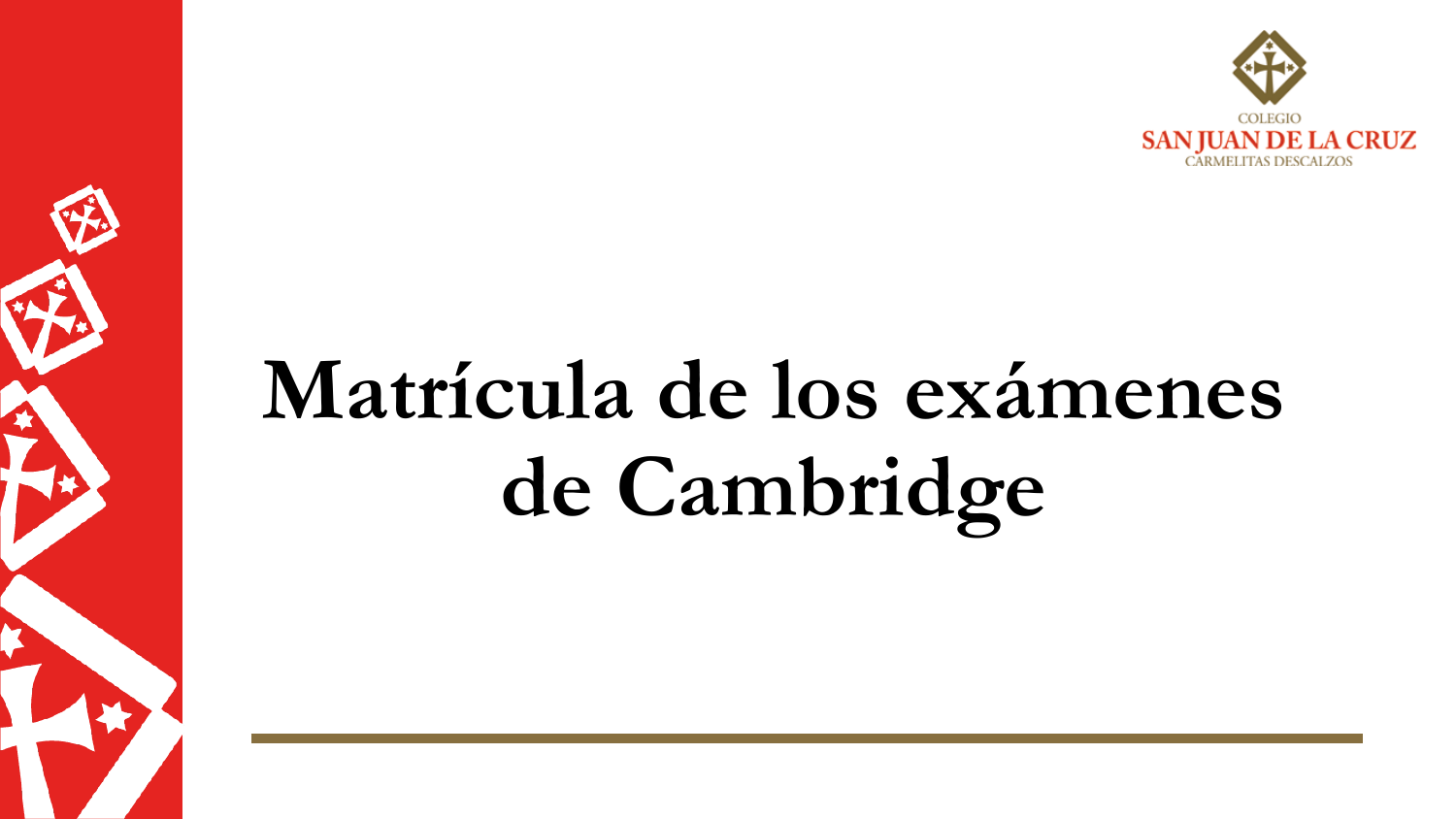





Este año la matricula para los exámenes de Cambridge que se celebrará el 5 de Junio de 2021 en nuestro colegio, se realizará íntegramente por Internet. Por medio de la plataforma creada para tal efecto por Cambridge.

Se completa en ella todos los datos necesarios, autorizaciones y el pago del examen.

En las siguientes diapositivas explicamos cuál es el proceso.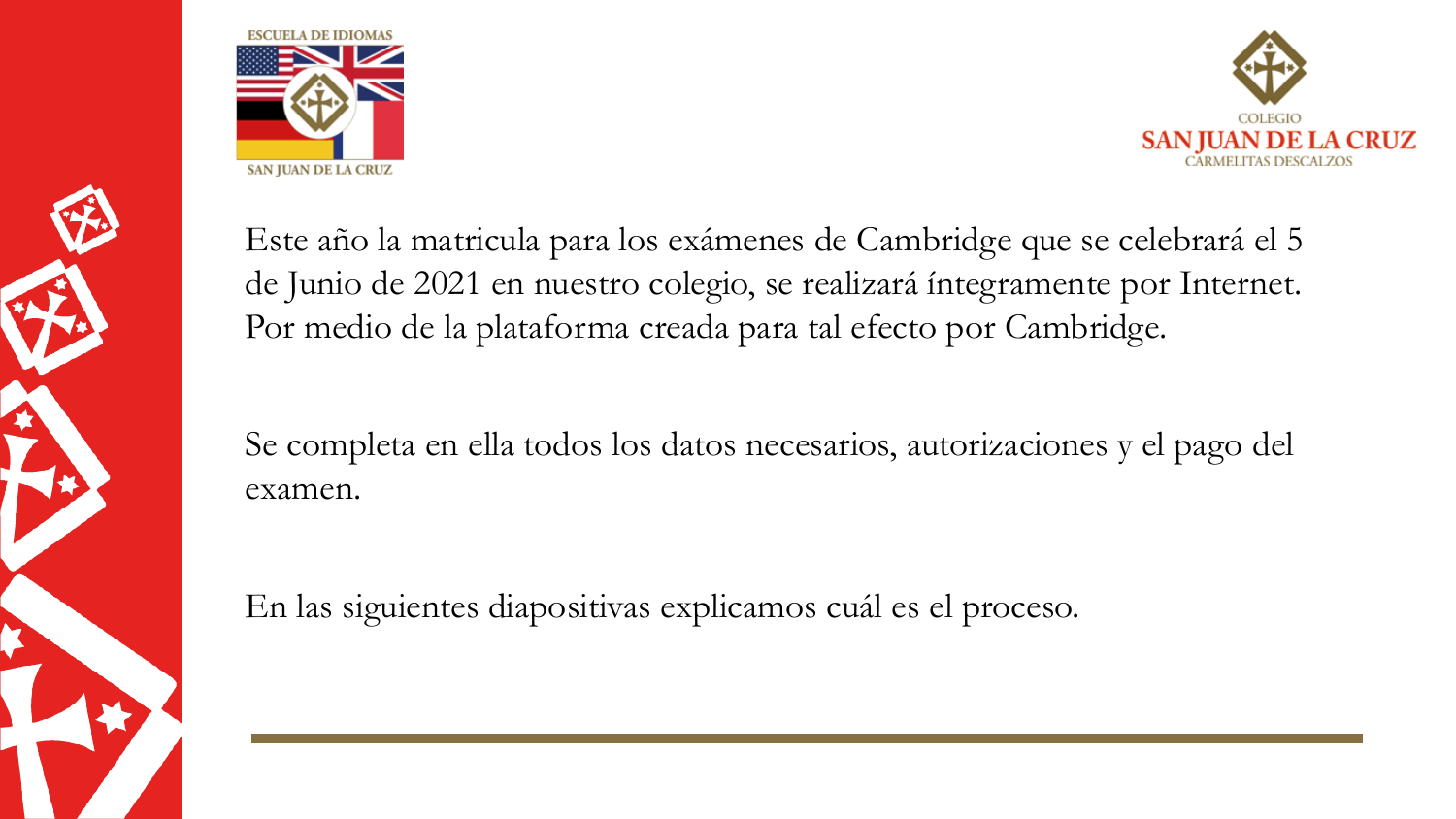





Lo primero es pinchar en el enlace que os ha llegado al correo para acceder a la plataforma.

https://cemdesk.com/examsvalladolid/c  $odigos/es/$ 

Una vez hayáis pinchado, se abrirá una ventana como la de la imagen.

Deberéis escribir el código que también<br>os ha llegado en el mismo correo,<br>correspondiente al examen al que ha sido<br>recomendados vuestro hijo/a y pulsar continuar.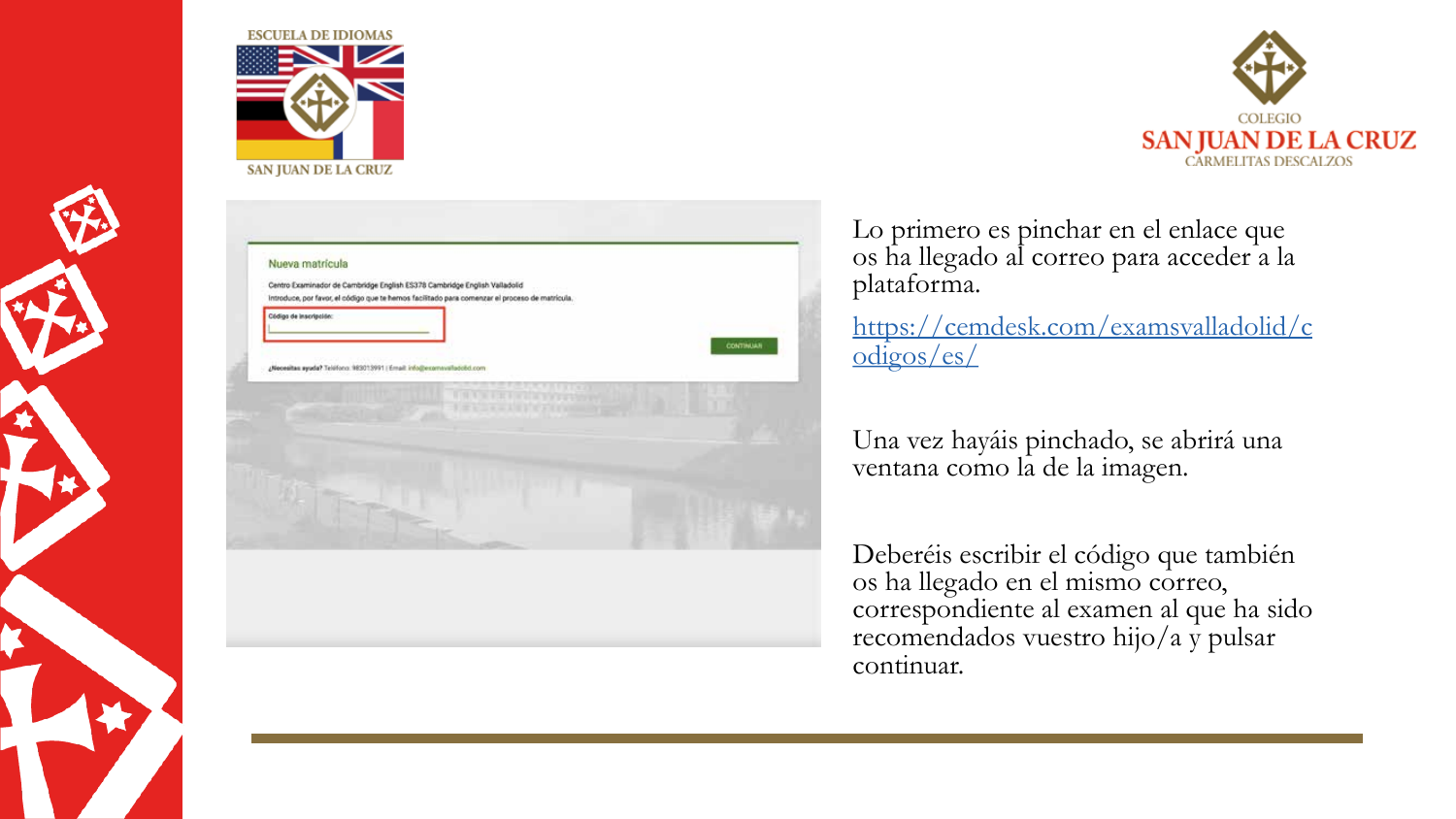



## Nueva matrícula

Centro Examinador de Cambridge English ES378 Cambridge English Valladolid Estás iniciando el proceso de matrícula en la convocatoria YLE Starters - San Juan de la Cruz 05/06/2021 (Medina del Campo) como alumno de Colegio San Juan de la Cruz. La validez de la matricula queda condicionada al pago de las correspondientes tasas y, en el caso de colegios adheridos al National School Project, a la emisión del certificado correspondiente.

¿Necesitas ayuda? Teléfono: 983013991 | Email: Info@exammualladolid.com



CONTINUAS

CANCELAR

Una vez que hayáis introducido el código y pulsado continuar, pasaréis a esta ventana donde se os indica el tipo de examen y la fecha de la convocatoria.

Una vez hayáis comprobado que es correcto pulsar en continuar.

En caso de que no sea correcto podéis escribir un correo respondiendo al que os ha llegado por Educamos.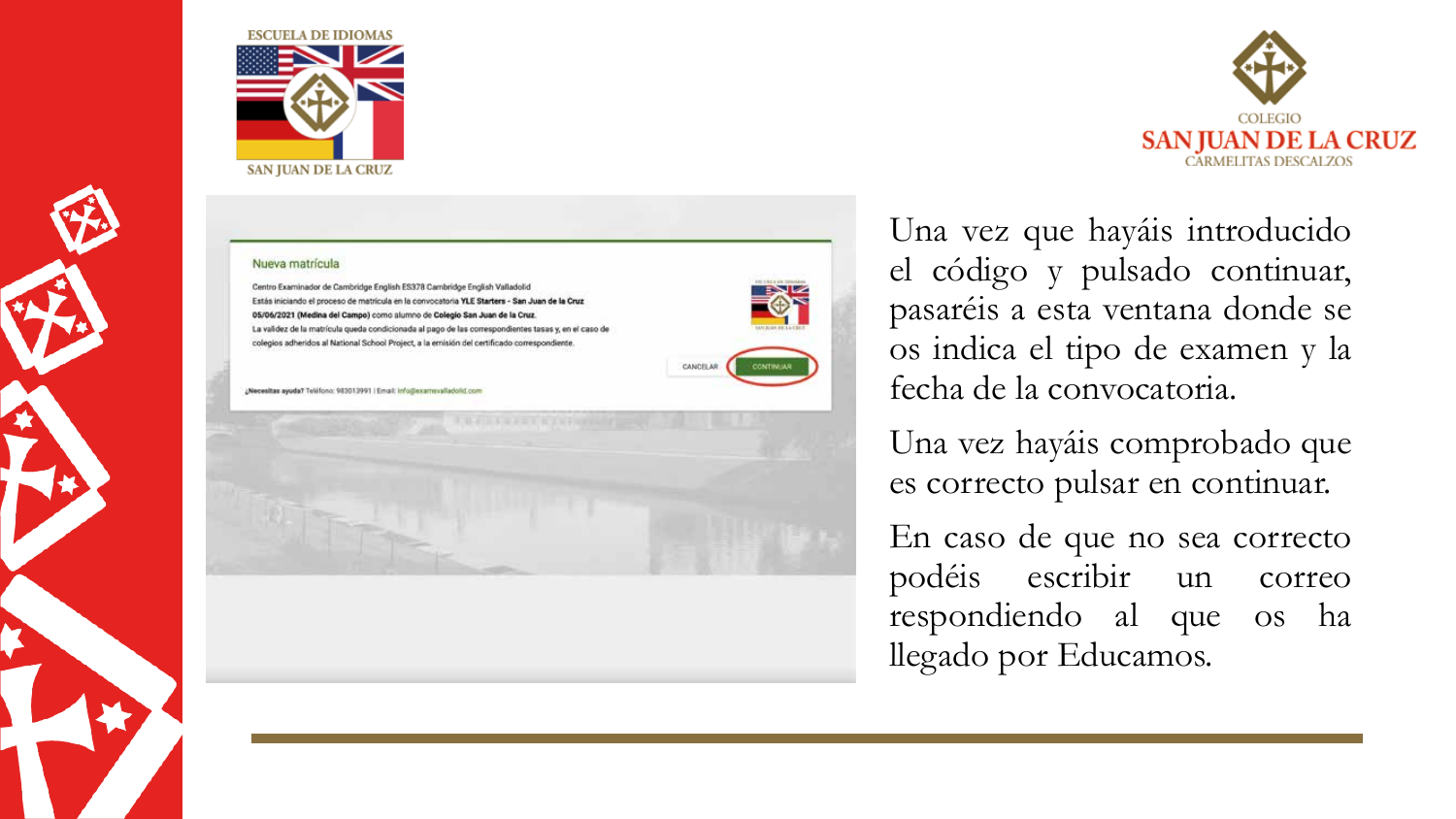

| Nueva matrícula<br>DATOS PERSONALES DEL CANDIDATO/A | 10/2020 - 20/2020 - 20/2020 02/2020 22/20                                                                                                                                                                                  | INSCRIPCIÓN EN LA CONVOCATORIA<br>YLE STARTERS - SAN JUAN DE LA CRUZ 05/06/2021 (MEDINA DEL CAMPO)<br>IMPORTE: 59.00 € |    |
|-----------------------------------------------------|----------------------------------------------------------------------------------------------------------------------------------------------------------------------------------------------------------------------------|------------------------------------------------------------------------------------------------------------------------|----|
|                                                     | Para realizar la matrícula rellena por favor el siguiente formulario. Para evitar errores en la emisión de los certificados finales, es muy importante que lo                                                              |                                                                                                                        |    |
|                                                     | hagas cuidando la ortografía, acentos, etc. ya que estos datos serán los que se trasladen finalmente al certificado emitido por Cambridge Language<br>Assessment. El centro examinador no se responsabiliza de los mismos. |                                                                                                                        |    |
|                                                     |                                                                                                                                                                                                                            |                                                                                                                        |    |
| Nombre:                                             | Apellidos:                                                                                                                                                                                                                 | Nacionalidad:                                                                                                          |    |
| F. Nackmiento:                                      |                                                                                                                                                                                                                            | España                                                                                                                 | ÷. |
| Dirección:                                          | Población:                                                                                                                                                                                                                 | <b>Provincia:</b>                                                                                                      |    |
|                                                     |                                                                                                                                                                                                                            | Sin provincia                                                                                                          | ٠Đ |
|                                                     | Pais:<br>España                                                                                                                                                                                                            | $\epsilon$                                                                                                             |    |
|                                                     |                                                                                                                                                                                                                            |                                                                                                                        |    |
| Código Postal:<br><b>Email:</b>                     | Teléfono fijo:                                                                                                                                                                                                             | Teléfono móvil:                                                                                                        |    |

(Necesitas ayuda? Teléfono: 983013991 | Email: info@examevalladolid.com

#### INFORMACIÓN BÁSICA SOBRE PROTECCIÓN DE DATOS

| Responsable                                       | Wanwick House Centro Lingüístico Cultural SL (B47618392)                                                                                                                                                                                                                                                                                                        |
|---------------------------------------------------|-----------------------------------------------------------------------------------------------------------------------------------------------------------------------------------------------------------------------------------------------------------------------------------------------------------------------------------------------------------------|
| Dirección del responsable                         | Paseo Zorrilla 198 - CP 47008 Valladolid                                                                                                                                                                                                                                                                                                                        |
| Finalidad                                         | Atender tu solicitud de matrícula y prestarte nuestros servicios.                                                                                                                                                                                                                                                                                               |
| Legimitización                                    | Unicamente trataremos tus datos previo consentimiento, que podrás facilitarnos mediante la casilla correspondiente establecida al<br>efecto.                                                                                                                                                                                                                    |
| Destinatarios<br>All Part of Concession, National | Con carácter general, sólo el personal de nuestra organización que esté debidamente autorizado podrá tener conocimiento de la<br>información de composition de la contradiction de la composición de la contradictiva de la composición de la composición de la composición de la composición de la composición de la composición de la composición de la compo |

**CANCELAR** 



En la siguiente ventana deberéis de rellenar los datos personales que os requieren.

Importante el email, porque al final del proceso os llegará un correo confirmando el proceso y con las credenciales para acceder a la plataforma.

Cuando hayáis rellenado los datos pulsad en siguiente.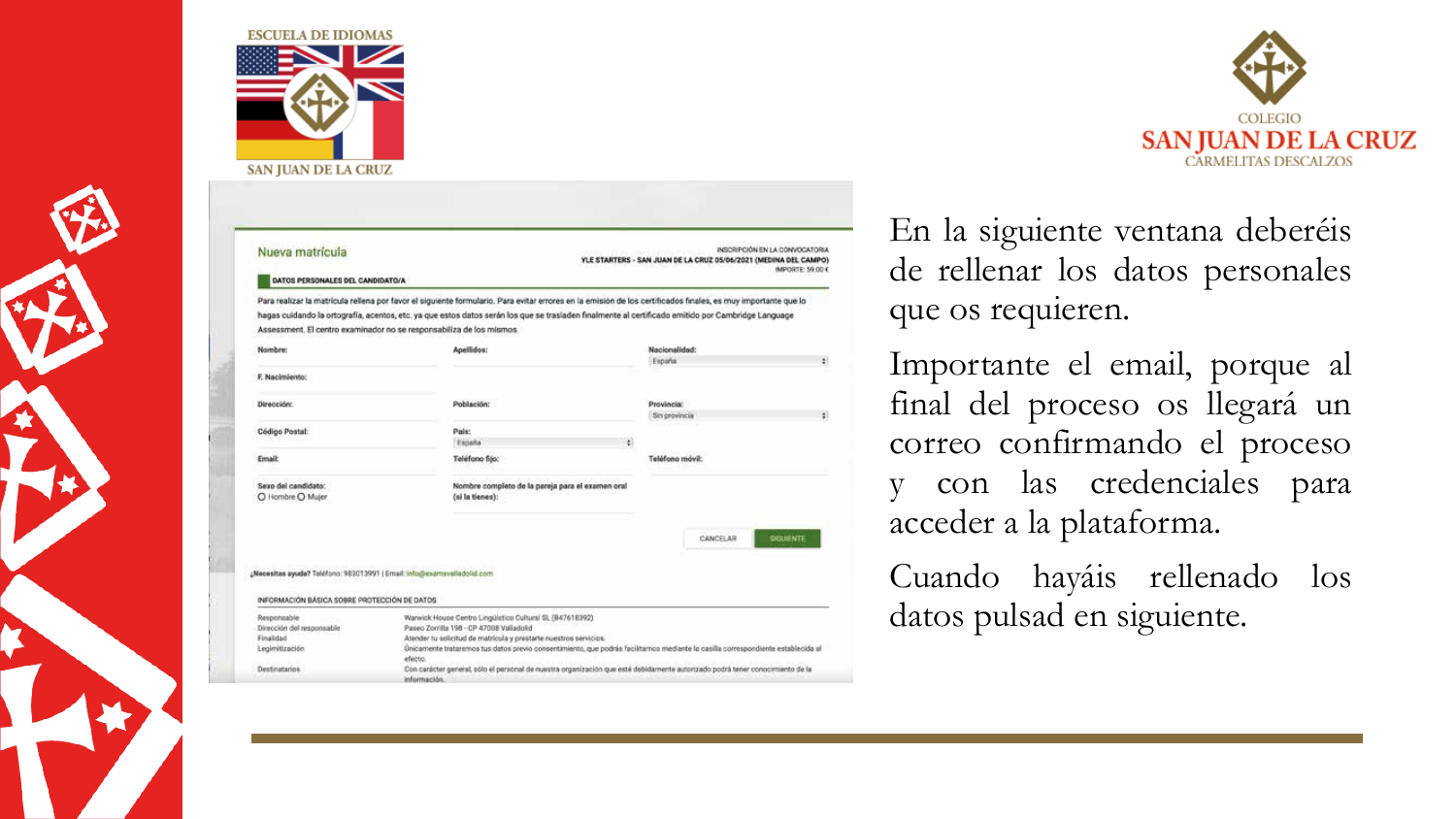



#### Condiciones

INSCRIPCIÓN EN LA CONVOCATORIA YLE STARTERS - SAN JUAN DE LA CRUZ 05/06/2021 (MEDINA DEL CAMPO) IMPORTE: 59.00 K

eldo y acepto los términos y condiciones de la política de privacidad y doy mi consentimiento para el procesamiento de mis datos para los fines establecidos.

py padre/ madre/tutor legal del candidato nombrado en este documento. Tanto el candidato como yo autorizamos que dicho candidato se cresente al examen<br>Estantera - San Juan de la Cruz, Emiendo que todas las personas que des Cambridge English Assessment. Confirmo que conozco dicho Reglamento que incluye la presentación de un DNI o pasaporte válido el mismo día del examen y que, además, el centro ES378 le sacará una fotografía al candidato ese día que será guardada por Cambridge English Assessment de forma segura fotografía y que sólo esté disponíble para aquellas empresas/ personas a quiénes yo dé mis datos y autorice a ver mis resultados. Acepto que estas empresas/ personas puedan usar esco. datos para comprobar mis resultados del examen. Al firmar este documento declaro que el candidato acepta las condiciones de Cambridge English Assessmente estipuladas en su reglamento.

Due leido y acepto las condiciones y términos del servicio.

e leído y acepto que cumpliré con las medidas necesarias para el convecto cumplimiento del protocolo de segundad COVID-19. Haz clic sobre esta misma frase para consultar el protocolo completo.

cepto que el centro preparador acceda a mis datos (matricula y nota correspondiente a la presente convocatoria así como a mis datos personales)

ecesito el título para la tramitación de un visado de inmigración

Decesitas que se adopte algún tipo de medida adaptada a necesidades especiales (como por elemplo dificultades auditivas, visuales o de aprendizaje)? En el two de elegir esta opción en breve nos pondremos en contacto contigo desde tu centro examinador. Recuerda que deberás aportar los certificados médicos correspondientes.

solicitamos tu consentimiento para el envio de comunicaciones y/o promociones comerciales con información de los servicios que puedan ser tu interés para completar tu acreditación en inglés.

**ANTERIOR** 

¿Necesitas ayuda? Teléfono: 983013991 | Email: info@examsvalladolid.com

Ahora deberemos aceptar las condiciones de la convocatoria. Solo las cuatro primeras son obligatorias.

Una vez seleccionadas pulsad en siguiente.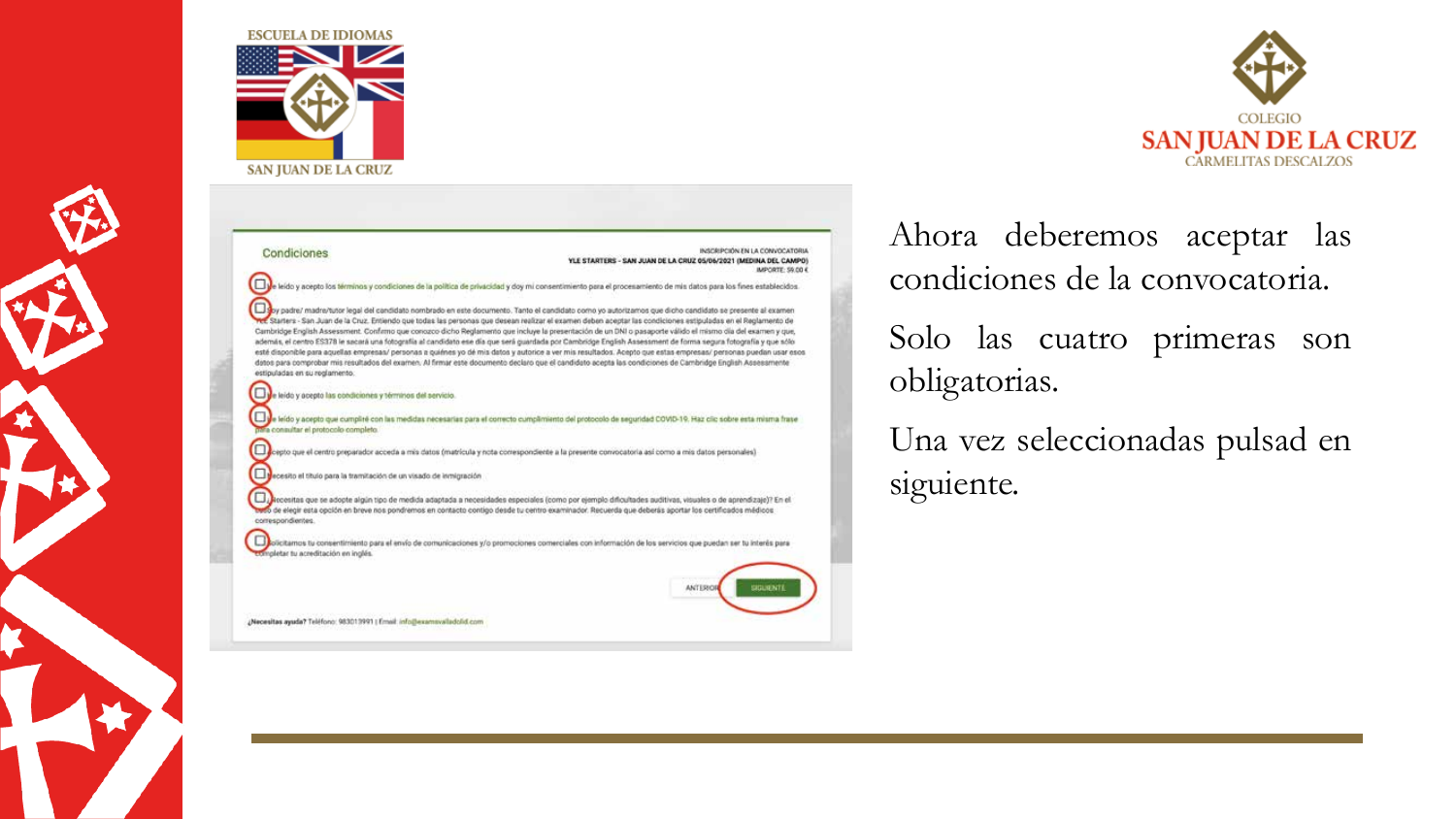

|                                                                                        | INSCRIPCIÓN EN LA CONVOCATORIA<br>YLE STARTERS - SAN JUAN DE LA CRUZ 05/06/2021 (MEDINA DEL CAMPO)<br>IMPORTE: 59.00 €                                    |
|----------------------------------------------------------------------------------------|-----------------------------------------------------------------------------------------------------------------------------------------------------------|
|                                                                                        | Estás a punto de finalizar el proceso de matricula de Prueba Prueba 1 con nº de identificación Vacío a la convocatoria YLE Starters - San Juan de la Cruz |
| 05/06/2021 (Medina del Campo).<br>El precio de la matrícula es 59.00 €.                |                                                                                                                                                           |
| Pulsa siguiente para finalizar tu matrícula y realizar el pago de la misma.            |                                                                                                                                                           |
| seo que la factura sea emitida a otra persona física o juridica distinta del candidato |                                                                                                                                                           |
|                                                                                        |                                                                                                                                                           |
|                                                                                        | <b>ANTERIOR</b><br>SIGURENTE                                                                                                                              |
|                                                                                        |                                                                                                                                                           |
| ¿Necesitas ayuda? Teléfono: 983013991 : Email: info@examavalladolid.com                |                                                                                                                                                           |
|                                                                                        |                                                                                                                                                           |
|                                                                                        |                                                                                                                                                           |
|                                                                                        |                                                                                                                                                           |
|                                                                                        |                                                                                                                                                           |
|                                                                                        |                                                                                                                                                           |



En esta nueva ventana podéis marcar la opción resaltada en rojo en la imagen para poner los datos del padre o la madre para la factura. En caso de no marcarlo la factura se generará a nombre del alumno.

Después de marcarla he introducir los datos, pulsad en siguiente.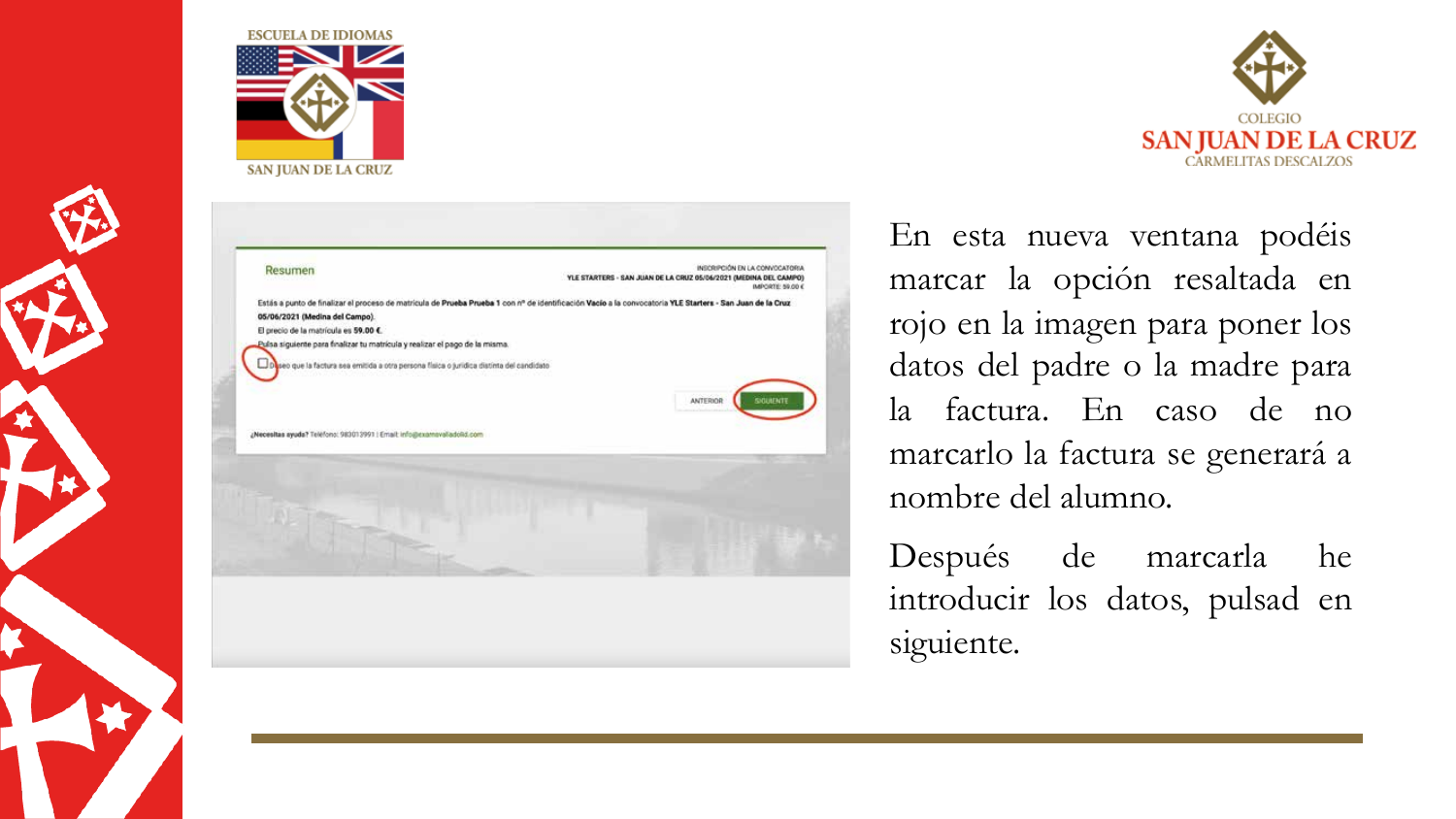

Formas de pago





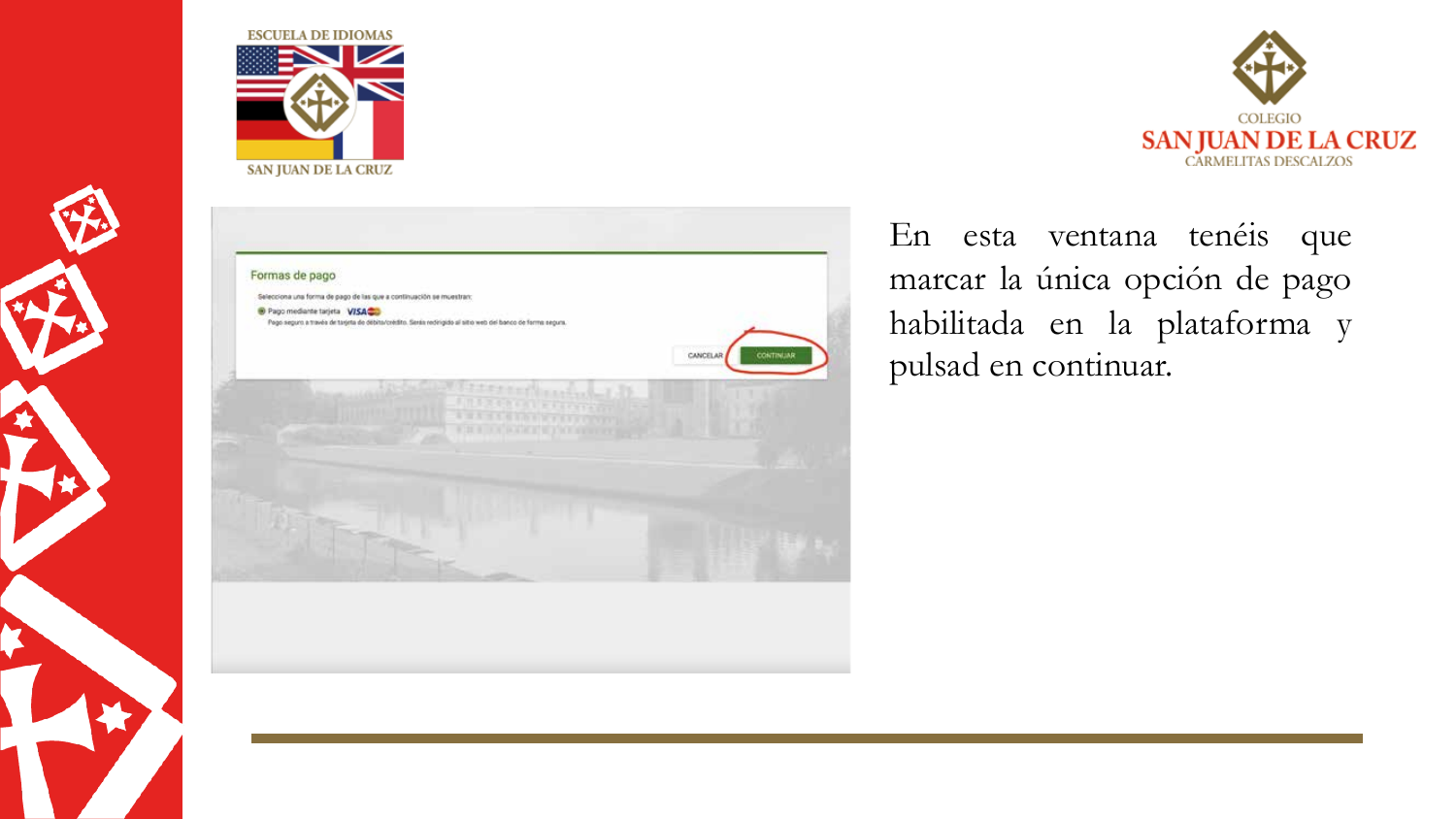

| $\frac{1}{2}$ $\frac{1}{2}$ $\frac{1}{2}$ $\frac{1}{2}$ $\frac{1}{2}$ $\frac{1}{2}$ $\frac{1}{2}$ $\frac{1}{2}$ $\frac{1}{2}$ $\frac{1}{2}$ $\frac{1}{2}$ $\frac{1}{2}$ $\frac{1}{2}$ $\frac{1}{2}$ $\frac{1}{2}$ $\frac{1}{2}$ $\frac{1}{2}$ $\frac{1}{2}$ $\frac{1}{2}$ $\frac{1}{2}$ $\frac{1}{2}$ $\frac{1}{2}$<br>$\Delta :=$<br>Ŏ |
|-----------------------------------------------------------------------------------------------------------------------------------------------------------------------------------------------------------------------------------------------------------------------------------------------------------------------------------------|
|                                                                                                                                                                                                                                                                                                                                         |
| R,<br>Pagar con Tarjeta www 2021                                                                                                                                                                                                                                                                                                        |
| N"Tarjeta:                                                                                                                                                                                                                                                                                                                              |
| ≕<br>Caducidad:<br>$\frac{1}{200}$ . (see 21, as .)                                                                                                                                                                                                                                                                                     |
| Cod Seguridad:                                                                                                                                                                                                                                                                                                                          |
| $\theta$<br>Ω                                                                                                                                                                                                                                                                                                                           |
| Cancelar<br>Pagar                                                                                                                                                                                                                                                                                                                       |
|                                                                                                                                                                                                                                                                                                                                         |
| ments Redsys                                                                                                                                                                                                                                                                                                                            |
| 1/2001 Redna Servicios da Programáveza, SL - Todos los demohas reservados.                                                                                                                                                                                                                                                              |



Al pulsar en continuar de la ventana anterior os traslada a esta pasarela de pago seguro para que introduzcáis los datos de la tarjeta para proceder al pago.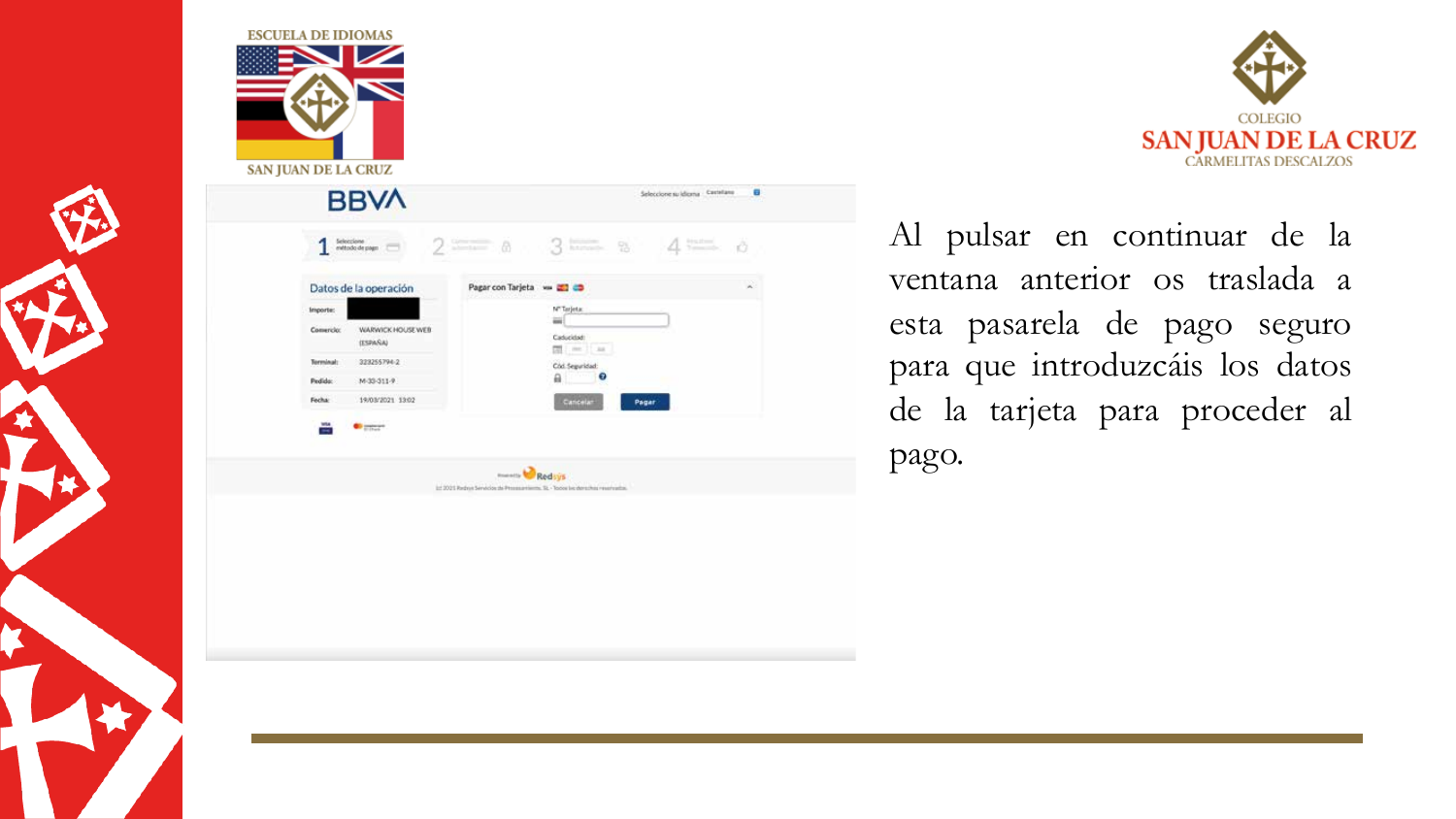



Una vez hayáis efectuado y terminado el proceso de pago, la plataforma os dirá que el proceso se ha completado correctamente y os enviará un correo con las credenciales para acceder a la plataforma y poder allí consultar los datos, convocatorias, exámenes, documentación, instrucciones, etc.

## Inscripción en convocatoria

Aver a las 11:24



○ Cambridge English Valladolid <info@examsvalladolid.com>

Estimado/a Pedro prueba

Mediante este email te confirmamos que hemos recibido el pago de tu inscripción a la convocatoria:

### YLE Starters - San Juan de la Cruz 05/06/2021 (Medina del Campo).

Aprovechamos para recordar que puedes hacer un seguimiento de la documentación asociada a tu matrícula desde el menú privado que te hemos habilitado en nuestro aplicativo:

URL: https://cemdesk.com/examsvalladolid/ Usuario: 1XXXXXXX Contraseña: XXxxXX

Un saludo,

## Cambridge English

Authorised Platinum Centre

Cambridge English Platinum Centre ES378 C/ López Gómez, 20 47002 Valladolid 983013991 www.examsvalladolid.com

AVISO LEGAL: Este mensaje y sus archivos adjuntos van dirigidos exclusivamente a su destinatario, pudiendo contener información confidencial sometida a secreto profesional. No está permitida su comunicación, reproducción o distribución sin la autorización expresa de WARWICK HOUSE Si usted no es el destinatario final, por favor elimínelo e infórmenos inmediatamente por esta vía.

This message is intended exclusively for its addressee and may contain information that is CONFIDENTIAL and protected by professional privilege. If you are not the intended recipient you are hereby notified that any dissemination, copy or disclosure of this communication is strictly prohibited by law. If this message has been received in error, please immediately notify us via e-mail to WARWICK HOUSE and delete.

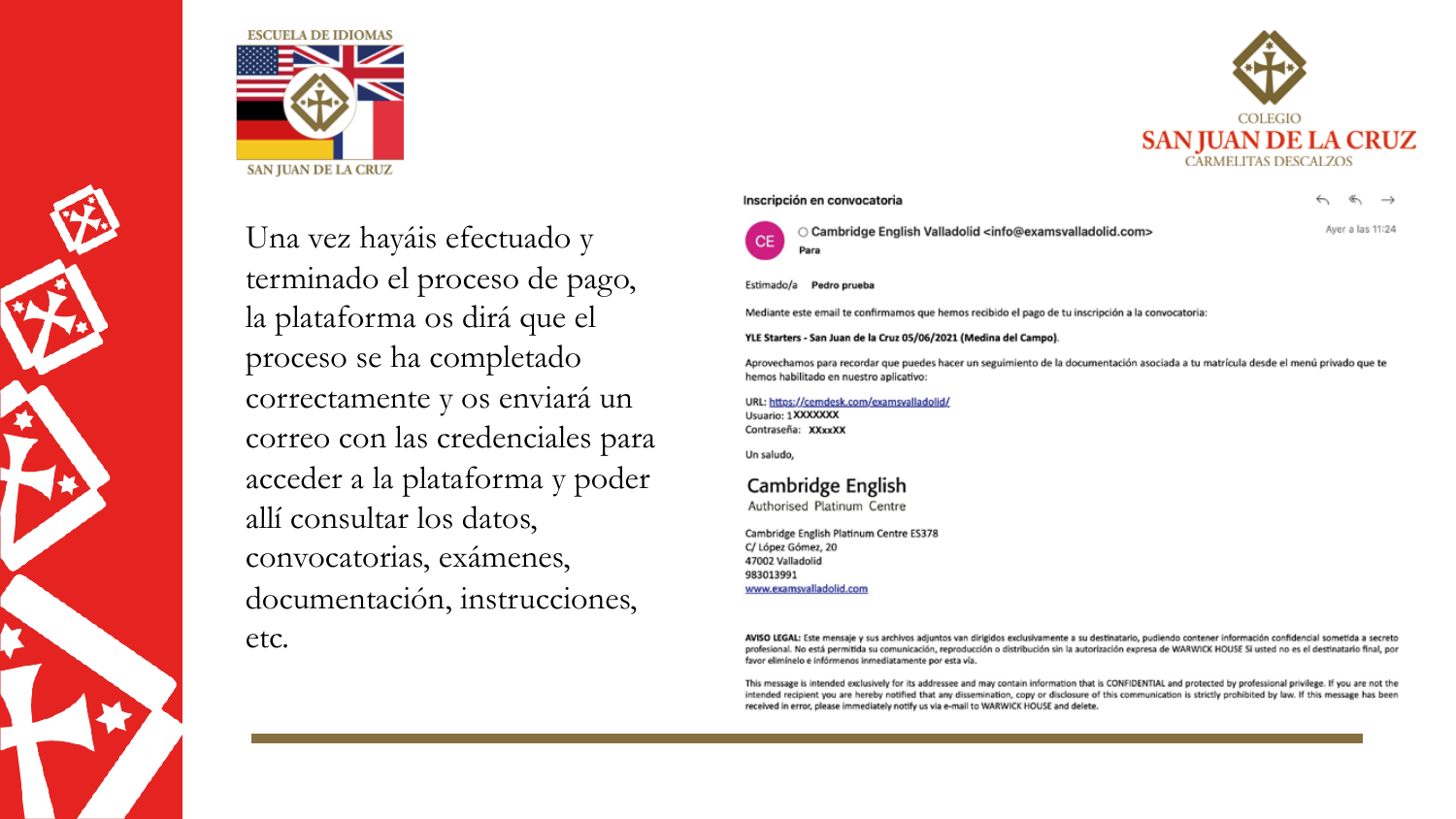



Si pincháis en el enlace que os han enviado en el correo, se os abrirá en el navegador esta ventana donde tenéis que escribir el usuario y la contraseña facilitada.

| Cambridge English<br>Authorised Platinum Centre                                                                                                                                |  |
|--------------------------------------------------------------------------------------------------------------------------------------------------------------------------------|--|
| Lisuano:<br>$\mathbf{F}$                                                                                                                                                       |  |
| Contrasera:<br>發                                                                                                                                                               |  |
| Idioma:<br>$\ddot{\ast}$<br>Español                                                                                                                                            |  |
| ¿Has olvidado tu contraseña?<br>3) no recuerdas tus datos de acceso ponte en contacto con el centro-<br>examinador:<br>Telefono: 983013991<br>Email: info@examsustactolict.com |  |
| <b>ENTRAR</b>                                                                                                                                                                  |  |
| Al continuar aceptas las condiciones de uso RGPD                                                                                                                               |  |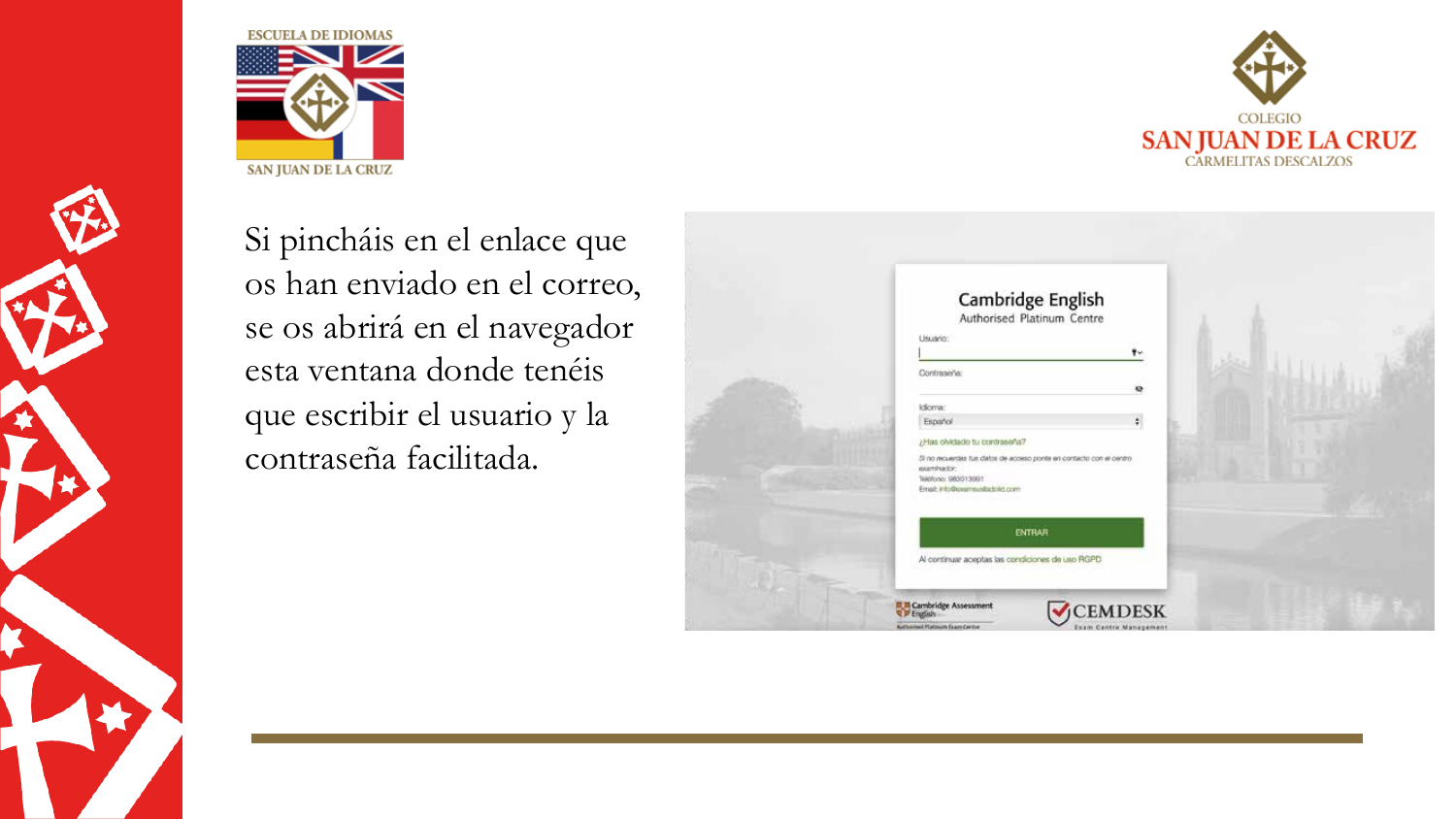





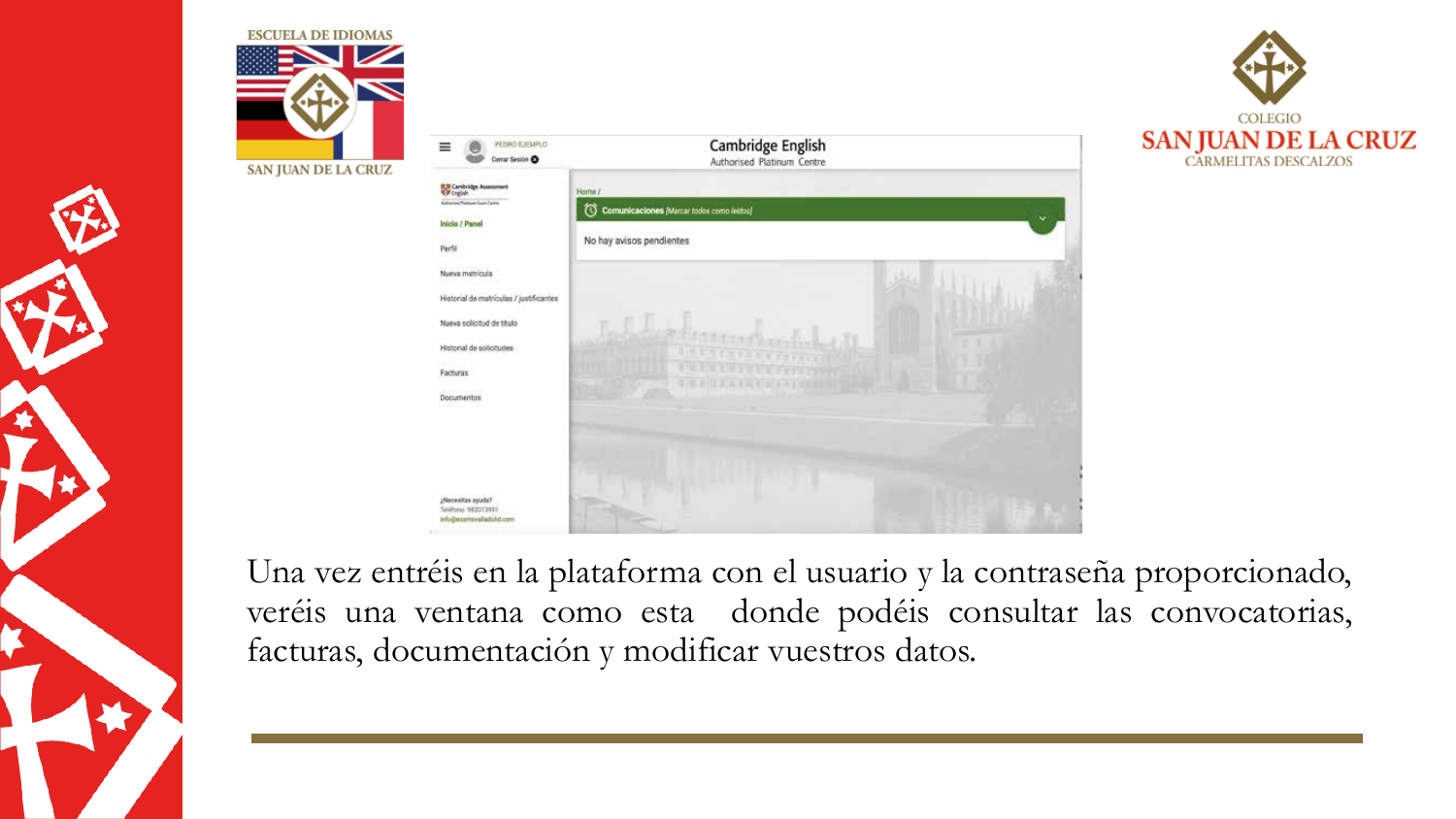



Si tenéis alguna dudad o no sois capaces de completar el proceso podéis llamar al teléfono que aparece en todas las páginas durante el proceso de inscripción o al colegio 983810966 y os ayudaremos.

En caso de que alguna familia no podáis realizar el pago con tarjeta o no dispongáis de ella, completad el proceso hasta este punto y luego cancelad y llamadnos al colegio.